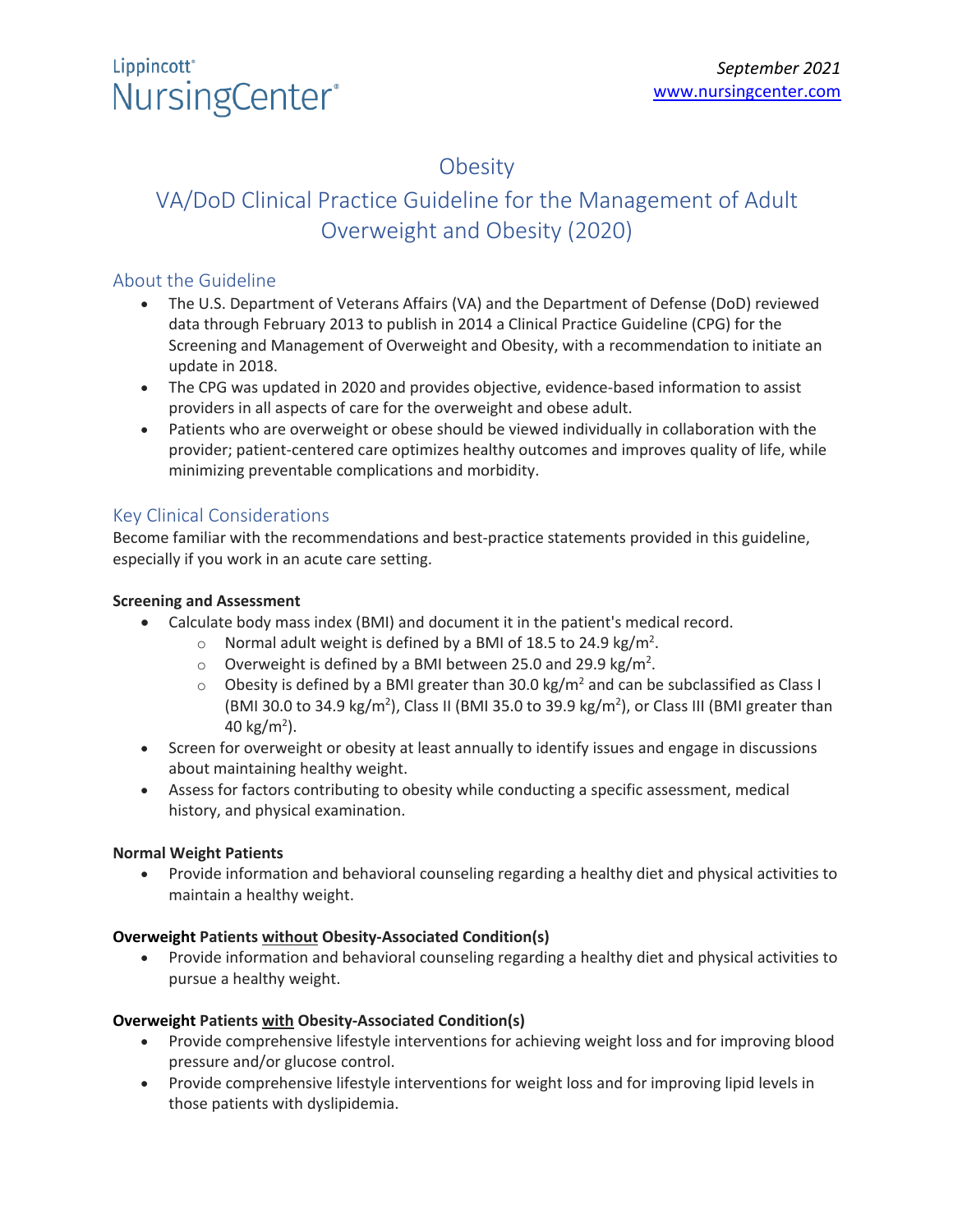# Lippincott<sup>®</sup> NursingCenter®

- Offer pharmacotherapy to patients with a BMI greater than 27 and obesity-associated conditions, in conjunction with comprehensive lifestyle interventions, to achieve desired weight loss.
- There is insufficient evidence to support a recommendation for or against comprehensive lifestyle interventions to reduce the harms of degenerative joint disease, nonalcoholic fatty liver disease, and/or obstructive sleep apnea in overweight patients.

#### **Obese Patients**

- Offer comprehensive lifestyle interventions for weight loss and for improving blood pressure, lipid levels, and/or glucose control.
- Offer comprehensive lifestyle interventions for weight loss to decrease the harms of obstructive sleep apnea and degenerative joint disease.
- Offer at least 12 contacts within 12 months that combine dietary, physical, and behavioral strategies.
- Plan diet and physical activity to achieve 5% to 10% reduction in body weight over 6 months, or a weight loss of 0.5 to 2 pounds per week.
- Offer pharmacotherapy to patients with BMI greater than 30 and obesity-associated conditions, in conjunction with comprehensive lifestyle interventions, to achieve desired weight loss.
- There is insufficient evidence that weight loss through comprehensive lifestyle interventions will decrease the harm of nonalcoholic fatty liver disease in obese patients.

#### **Shared Decision-Making**

• Reach a common understanding with obese and overweight patients about the risks of being overweight or obese and the benefits of weight management.

#### **General Treatment Principles of Weight Loss**

- Assess the risks and benefits of different weight-management treatments and develop a weightmanagement plan after performing an in-depth clinical assessment.
- Use motivational interviewing procedures to promote acceptance of treatments.
- Stress the importance of a lifelong commitment to treatment.
- Offer at least 12 contacts within 12 months to promote the comprehensive lifestyle interventions.
- Plan a reduction of 500 to 1000 kcal/day to achieve weight loss of 0.5 to 2 pounds per week.
- Assess compliance with the program one to two times per month and provide support.
- Re-evaluate the treatment plan if weight loss is less than an average of 0.5 pounds/week.
- Offer a comprehensive maintenance program when the weight-loss goal is met.

#### **Behavioral and Lifestyle Approaches**

- Provide comprehensive lifestyle interventions in individual or group settings.
- Suggest telephone-based comprehensive lifestyle interventions as an alternative.
- There is insufficient evidence for or against recommending internet-based comprehensive lifestyle interventions as an alternative to or in conjunction with face-to-face intervention.

#### **Dietary Approaches**

- Offer any of several diets to produce a safe caloric deficit, such as the Dietary Approach to Stop Hypertension (DASH) or low-fat diet.
- Offer meal replacements to achieve low- or very-low calorie diets.